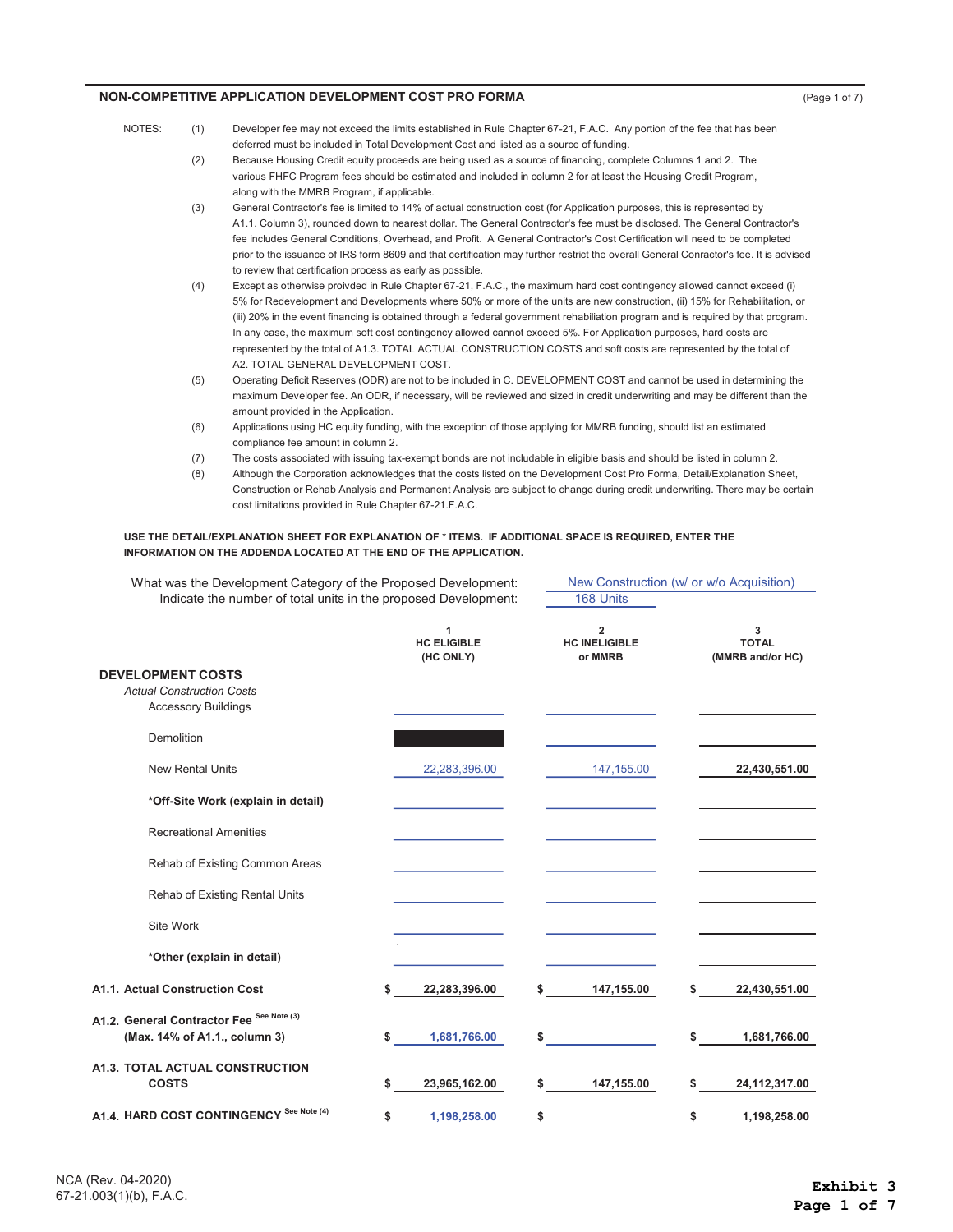|                                                               | 1                        | $\overline{\mathbf{2}}$         | 3                                |
|---------------------------------------------------------------|--------------------------|---------------------------------|----------------------------------|
|                                                               | HC ELIGIBLE<br>(HC ONLY) | <b>HC INELIGIBLE</b><br>or MMRB | <b>TOTAL</b><br>(MMRB and/or HC) |
| <b>General Development Costs</b><br><b>Accounting Fees</b>    | 20,000.00                |                                 | 20,000.00                        |
| Appraisal                                                     |                          | 8,500.00                        | 8,500.00                         |
| Architect's Fee - Site/Building Design                        | 250,000.00               |                                 | 250,000.00                       |
| Architect's Fee - Supervision                                 |                          |                                 |                                  |
| <b>Builder's Risk Insurance</b>                               | 151,200.00               |                                 | 151,200.00                       |
| <b>Building Permit</b>                                        | 176,400.00               |                                 | 176,400.00                       |
| Capital Needs Assessment                                      |                          |                                 |                                  |
| <b>Engineering Fees</b>                                       | 57,600.00                |                                 | 57,600.00                        |
| <b>Environmental Report</b>                                   | 3,500.00                 |                                 | 3,500.00                         |
| FHFC Administrative Fee See Note (2)                          |                          | 156,949.00                      | 156,949.00                       |
| FHFC Application Fee See Note (2)                             |                          | 3,000.00                        | 3,000.00                         |
| FHFC Compliance Fee See Note (2)                              |                          | 180,000.00                      | 180,000.00                       |
| FHFC PRL/Credit Underwriting Fees See Note (2)                |                          | 14,546.00                       | 14,546.00                        |
| Green Building Certification/<br><b>HERS Inspection Costs</b> | 35,000.00                |                                 | 35,000.00                        |
| *Impact Fees (list in detail)                                 | 282,866.00               |                                 | 282,866.00                       |
| <b>Inspection Fees</b>                                        | 20,000.00                |                                 | 20,000.00                        |
| Insurance                                                     |                          |                                 |                                  |
| <b>Legal Fees</b>                                             | 26,000.00                |                                 | 26,000.00                        |
| Market Study                                                  |                          | 7,500.00                        | 7,500.00                         |
| Marketing/Advertising                                         |                          | 100,800.00                      | 100,800.00                       |
| <b>Property Taxes</b>                                         | 50,000.00                |                                 | 50,000.00                        |
| Soil Test Report                                              |                          |                                 |                                  |
| Survey                                                        | 11,950.00                |                                 | 11,950.00                        |
| <b>Tenant Relocation Costs</b>                                |                          |                                 |                                  |
| Title Insurance & Recording Fees                              | 81,417.00                |                                 | 81,417.00                        |
| Utility Connection Fee                                        | 255,237.00               |                                 | 255,237.00                       |
| *Other (explain in detail)                                    | 415,331.00               |                                 | 415,331.00                       |
| A2.1. TOTAL GENERAL DEVELOPMENT<br><b>COST</b><br>\$          | 1,836,501.00             | \$<br>471,295.00                | \$<br>2,307,796.00               |

÷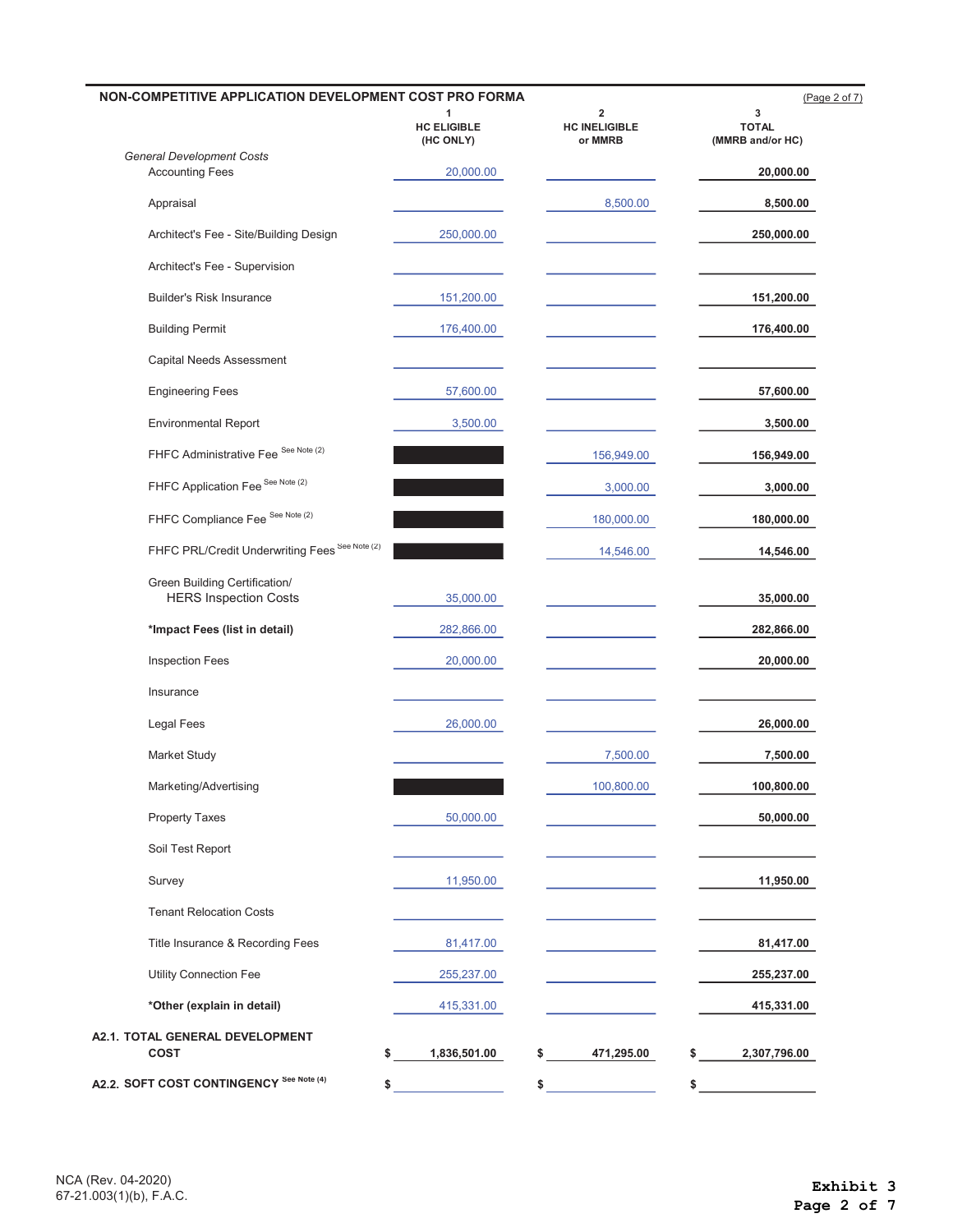| NON-COMPETITIVE APPLICATION DEVELOPMENT COST PRO FORMA                                      |                                      |                                                            | (Page 3 of 7)                         |
|---------------------------------------------------------------------------------------------|--------------------------------------|------------------------------------------------------------|---------------------------------------|
|                                                                                             | 1<br><b>HC ELIGIBLE</b><br>(HC ONLY) | $\overline{\mathbf{2}}$<br><b>HC INELIGIBLE</b><br>or MMRB | 3<br><b>TOTAL</b><br>(MMRB and/or HC) |
| <b>Financial Costs</b>                                                                      |                                      |                                                            |                                       |
| Construction Loan Origination/<br>Commitment Fee(s)                                         | 182,261.00                           | 62,014.00                                                  | 244,275.00                            |
| <b>Construction Loan Credit</b><br>Enhancement Fee(s)                                       |                                      |                                                            |                                       |
| <b>Construction Loan Interest</b>                                                           | 968,542.00                           | 888,087.00                                                 | 1,856,629.00                          |
| Non-Permanent Loan(s) Closing<br>Costs                                                      |                                      |                                                            |                                       |
| Permanent Loan Origination/<br>Commitment Fee(s)                                            |                                      | 166,100.00                                                 | 166,100.00                            |
| Permanent Loan Credit<br>Enhancement Fee(s)                                                 |                                      |                                                            |                                       |
| Permanent Loan Closing Costs                                                                |                                      | 49,968.00                                                  | 49,968.00                             |
| <b>Bridge Loan Origination/</b><br>Commitment Fee(s)                                        |                                      |                                                            |                                       |
| <b>Bridge Loan Interest</b>                                                                 |                                      |                                                            |                                       |
| *Other (explain in detail)                                                                  |                                      |                                                            |                                       |
| <b>A3. TOTAL FINANCIAL COSTS</b>                                                            | 1,150,803.00<br>\$                   | 1,166,169.00<br>\$                                         | 2,316,972.00<br>\$                    |
| <b>ACQUISITION COST OF EXISTING</b><br>DEVELOPMENT (excluding land)<br>Existing Building(s) |                                      |                                                            |                                       |
| *Other (explain in detail)                                                                  |                                      |                                                            |                                       |
| <b>B. TOTAL ACQUISITION COSTS OF EXISTING</b><br><b>DEVELOPMENT</b> (excluding land)        | \$                                   | \$                                                         | \$                                    |
| <b>C. DEVELOPMENT COST</b><br>(A1.3+A1.4+A2.1+A2.2+A3+B)                                    | 28,150,724.00<br>\$                  | 1,784,619.00<br>\$                                         | 29,935,343.00<br>\$                   |
| Developer Fee See Note (1)<br>Developer Fee on Acquisition Costs                            |                                      |                                                            |                                       |
| Developer Fee on Non-Acquisition Costs                                                      | 5,385,368.00                         |                                                            | 5,385,368.00                          |
| <b>D. TOTAL DEVELOPER FEE</b>                                                               | 5,385,368.00<br>\$                   |                                                            | 5,385,368.00                          |
| E. OPERATING DEFICIT RESERVES See Note (5)                                                  | \$                                   | \$                                                         | \$                                    |
| <b>F. TOTAL LAND COST</b>                                                                   |                                      | 1,000,000.00<br>s                                          | 1,000,000.00                          |
| G. TOTAL DEVELOPMENT COST See Note (8)<br>$(C+D+E+F)$                                       | 33,536,092.00<br>\$                  | 2,784,619.00                                               | 36,320,711.00<br>\$                   |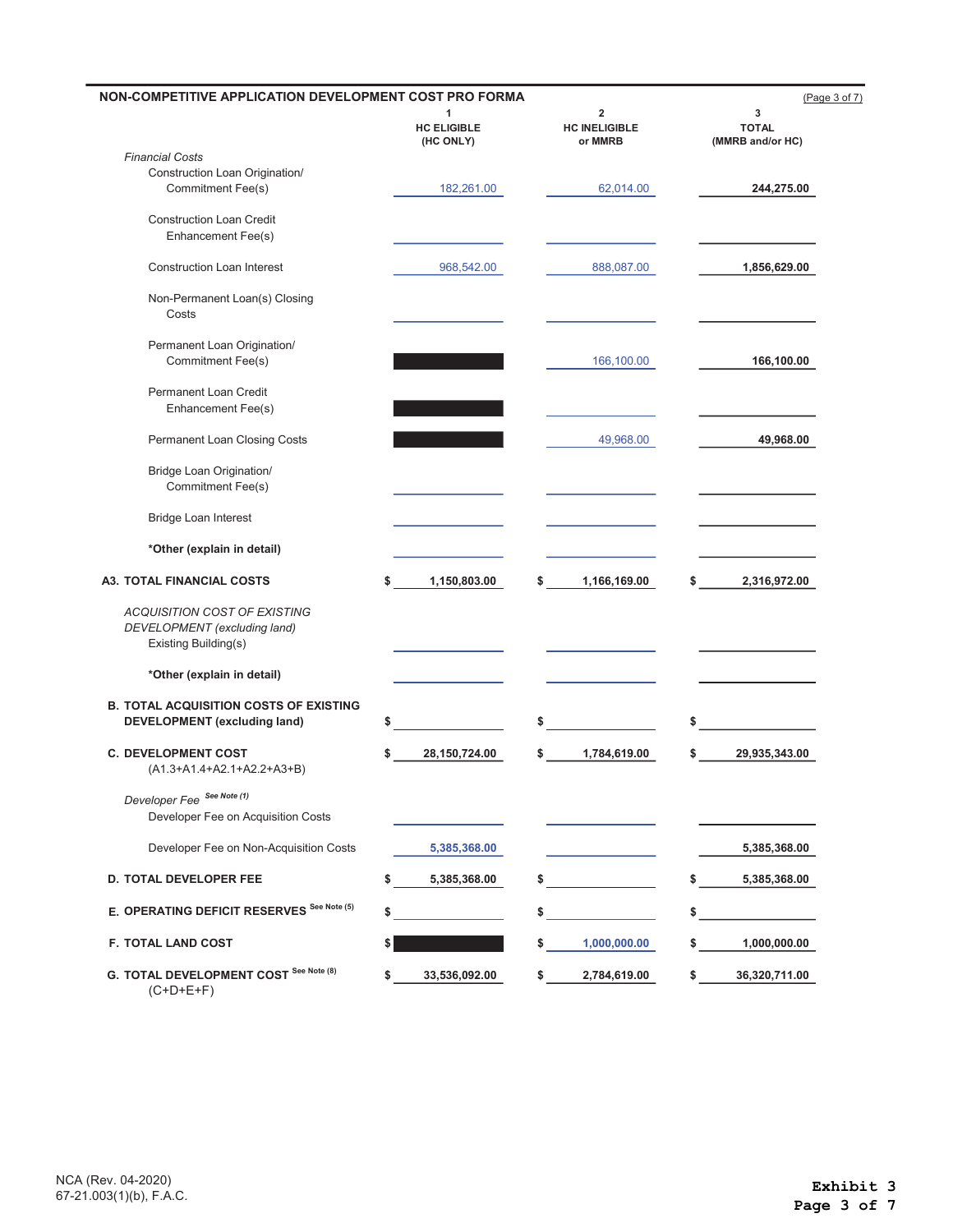#### Detail/Explanation Sheet

Totals must agree with Pro Forma. Provide component descriptions and amounts for each item that has been completed on the Pro Forma that requires a detailed list or explanation.

#### DEVELOPMENT COSTS

#### *Actual Construction Cost*

*(as listed at Item A1.)* 

| Off-Site Work: |  |
|----------------|--|
|                |  |
| Other:         |  |
|                |  |

#### *General Development Costs*

*(as listed at Item A2.)* 

|                         | Impact Fees: Impact Fees - \$282,866             |
|-------------------------|--------------------------------------------------|
|                         |                                                  |
|                         |                                                  |
|                         |                                                  |
| Other:                  | P&P Bond and F&E - \$415,331                     |
|                         |                                                  |
|                         |                                                  |
|                         |                                                  |
| <b>Financial Costs</b>  |                                                  |
| (as listed at Item A3.) |                                                  |
| Other:                  |                                                  |
|                         |                                                  |
|                         |                                                  |
| (as listed at Item B2.) | <b>Acquisition Cost of Existing Developments</b> |
|                         |                                                  |
| Other:                  |                                                  |

 NOTES: Neither brokerage fees nor syndication fees can be included in eligible basis. Consulting fees, if any, and any financial or other guarantees required for the financing must be paid out of the Developer fee. Consulting fees include, but are not limited to, payments for Application consultants, construction management or supervision consultants, or local government consultants.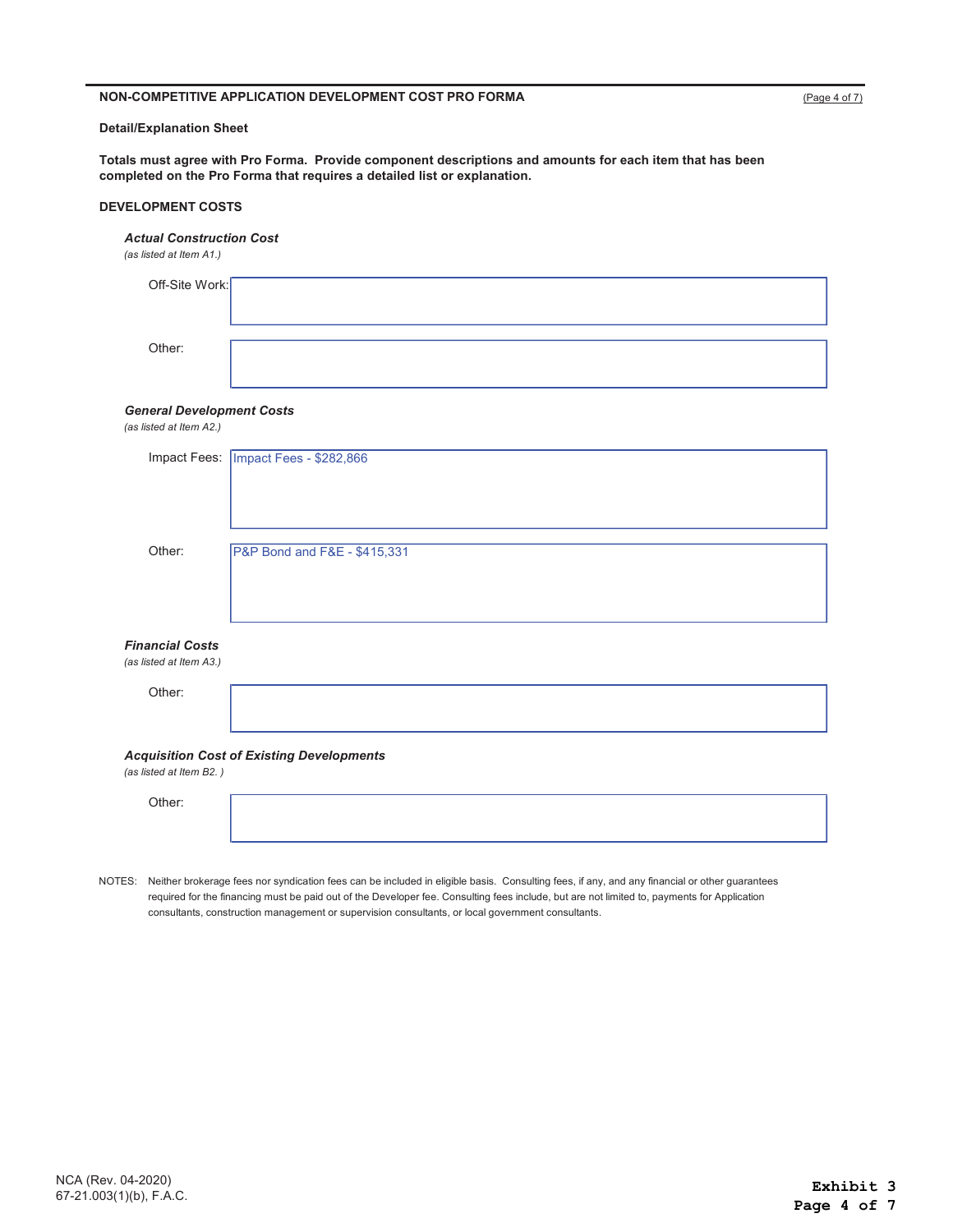(Page 5 of 7)

| <b>CONSTRUCTION/REHAB ANALYSIS</b>                                                                                                                                                                                                              |                      | <b>AMOUNT</b>                                                                                                                                                                                                                                                                                                                                                                                                                   | <b>LENDER/TYPE OF FUNDS</b>                              |
|-------------------------------------------------------------------------------------------------------------------------------------------------------------------------------------------------------------------------------------------------|----------------------|---------------------------------------------------------------------------------------------------------------------------------------------------------------------------------------------------------------------------------------------------------------------------------------------------------------------------------------------------------------------------------------------------------------------------------|----------------------------------------------------------|
| A. Total Development Costs                                                                                                                                                                                                                      | \$                   | 36,320,711.00                                                                                                                                                                                                                                                                                                                                                                                                                   |                                                          |
| <b>B. Construction Funding Sources:</b>                                                                                                                                                                                                         |                      |                                                                                                                                                                                                                                                                                                                                                                                                                                 |                                                          |
| 1. First Mortgage Financing                                                                                                                                                                                                                     | \$                   | 28,590,000.00                                                                                                                                                                                                                                                                                                                                                                                                                   | <b>Local HFA Bonds</b>                                   |
| 2. Second Mortgage Financing                                                                                                                                                                                                                    |                      | \$1,250,000.00                                                                                                                                                                                                                                                                                                                                                                                                                  | <b>Local Government Subsidy</b>                          |
| 3. Third Mortgage Financing                                                                                                                                                                                                                     |                      | $\frac{1}{2}$                                                                                                                                                                                                                                                                                                                                                                                                                   | <select from="" menu=""></select>                        |
| 4. Fourth Mortgage Financing                                                                                                                                                                                                                    |                      | $\frac{1}{\sqrt{2}}$                                                                                                                                                                                                                                                                                                                                                                                                            | <select from="" menu=""></select>                        |
| 5. Fifth Mortgage Financing                                                                                                                                                                                                                     |                      | $\frac{1}{\sqrt{2}}$                                                                                                                                                                                                                                                                                                                                                                                                            | <select from="" menu=""></select>                        |
| 6. Sixth Mortgage Financing                                                                                                                                                                                                                     |                      | $\frac{1}{\sqrt{1-\frac{1}{2}}}\frac{1}{\sqrt{1-\frac{1}{2}}}\frac{1}{\sqrt{1-\frac{1}{2}}}\frac{1}{\sqrt{1-\frac{1}{2}}}\frac{1}{\sqrt{1-\frac{1}{2}}}\frac{1}{\sqrt{1-\frac{1}{2}}}\frac{1}{\sqrt{1-\frac{1}{2}}}\frac{1}{\sqrt{1-\frac{1}{2}}}\frac{1}{\sqrt{1-\frac{1}{2}}}\frac{1}{\sqrt{1-\frac{1}{2}}}\frac{1}{\sqrt{1-\frac{1}{2}}}\frac{1}{\sqrt{1-\frac{1}{2}}}\frac{1}{\sqrt{1-\frac{1}{2}}}\frac{1}{\sqrt{1-\frac{$ | <select from="" menu=""></select>                        |
| 7. Seventh Mortgage Financing                                                                                                                                                                                                                   |                      | $\sim$                                                                                                                                                                                                                                                                                                                                                                                                                          | <select from="" menu=""></select>                        |
| 8. Eighth Mortgage Financing                                                                                                                                                                                                                    |                      | $\begin{picture}(20,20) \put(0,0){\line(1,0){10}} \put(15,0){\line(1,0){10}} \put(15,0){\line(1,0){10}} \put(15,0){\line(1,0){10}} \put(15,0){\line(1,0){10}} \put(15,0){\line(1,0){10}} \put(15,0){\line(1,0){10}} \put(15,0){\line(1,0){10}} \put(15,0){\line(1,0){10}} \put(15,0){\line(1,0){10}} \put(15,0){\line(1,0){10}} \put(15,0){\line(1$                                                                             | <select from="" menu=""></select>                        |
| 9. Ninth Mortgage Financing                                                                                                                                                                                                                     |                      | $\frac{1}{\sqrt{1-\frac{1}{2}}}\frac{1}{\sqrt{1-\frac{1}{2}}}\frac{1}{\sqrt{1-\frac{1}{2}}}\frac{1}{\sqrt{1-\frac{1}{2}}}\frac{1}{\sqrt{1-\frac{1}{2}}}\frac{1}{\sqrt{1-\frac{1}{2}}}\frac{1}{\sqrt{1-\frac{1}{2}}}\frac{1}{\sqrt{1-\frac{1}{2}}}\frac{1}{\sqrt{1-\frac{1}{2}}}\frac{1}{\sqrt{1-\frac{1}{2}}}\frac{1}{\sqrt{1-\frac{1}{2}}}\frac{1}{\sqrt{1-\frac{1}{2}}}\frac{1}{\sqrt{1-\frac{1}{2}}}\frac{1}{\sqrt{1-\frac{$ | <select from="" menu=""></select>                        |
| 10. Tenth Mortgage Financing                                                                                                                                                                                                                    |                      | $\sim$                                                                                                                                                                                                                                                                                                                                                                                                                          | <select from="" menu=""></select>                        |
| 11. HC Equity Proceeds Paid Prior to<br>Completion of Construction which<br>is Prior to Receipt of Final Certificate<br>of Occupancy or in the case of<br>Rehabilitation, prior to placed-in<br>service date as determined by the<br>Applicant. | $\frac{1}{\sqrt{2}}$ | 2,353,998.00                                                                                                                                                                                                                                                                                                                                                                                                                    |                                                          |
| 12. Other: <u>_______________________________</u>                                                                                                                                                                                               | \$                   |                                                                                                                                                                                                                                                                                                                                                                                                                                 |                                                          |
|                                                                                                                                                                                                                                                 | \$                   |                                                                                                                                                                                                                                                                                                                                                                                                                                 |                                                          |
| 14. Deferred Developer Fee                                                                                                                                                                                                                      | \$                   | 5,385,368.00                                                                                                                                                                                                                                                                                                                                                                                                                    |                                                          |
| <b>15. Total Construction Sources</b>                                                                                                                                                                                                           | \$                   | 37,579,366.00                                                                                                                                                                                                                                                                                                                                                                                                                   |                                                          |
| <b>C. Construction Funding Surplus</b><br>(B.15. Total Construction Sources,<br>less A. Total Development Costs):                                                                                                                               | \$                   | 1,258,655.00                                                                                                                                                                                                                                                                                                                                                                                                                    | (A negative number here represents a funding shortfall.) |

Each Attachment must be listed behind its own Tab. DO NOT INCLUDE ALL ATTACHMENTS BEHIND ONE TAB.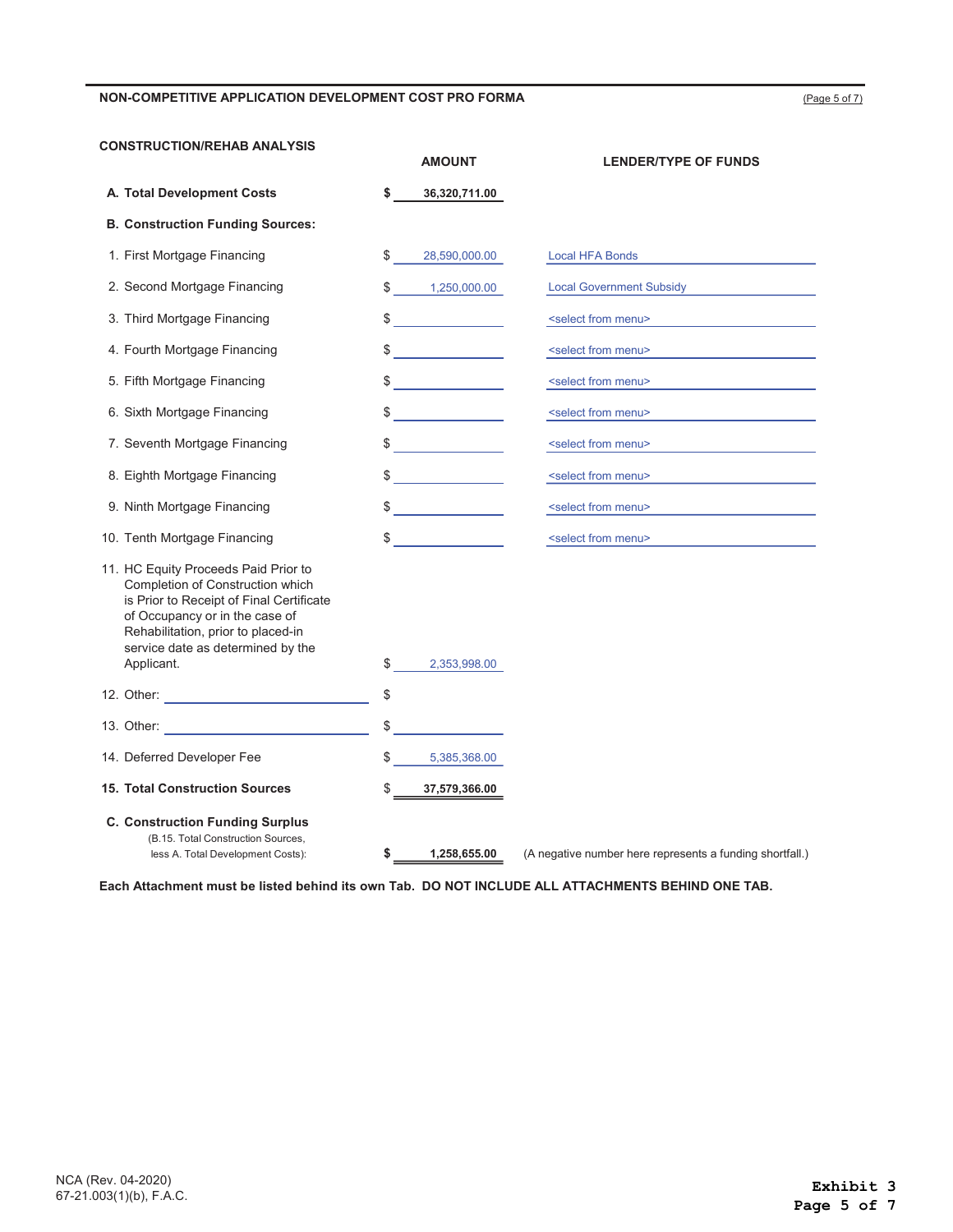## PERMANENT ANALYSIS

|                                                                                                                     | <b>AMOUNT</b>                           | <b>LENDER/TYPE OF FUNDS</b>                              |
|---------------------------------------------------------------------------------------------------------------------|-----------------------------------------|----------------------------------------------------------|
| A. Total Development Costs                                                                                          | \$<br>36,320,711.00                     |                                                          |
| <b>B. Permanent Funding Sources:</b>                                                                                |                                         |                                                          |
| 1. First Mortgage Financing                                                                                         | \$<br>16,680,000.00                     | <b>Local HFA Bonds</b>                                   |
| 2. Second Mortgage Financing                                                                                        | \$<br>1,250,000.00                      | <b>Local Government Subsidy</b>                          |
| 3. Third Mortgage Financing                                                                                         | \$                                      | <select from="" menu=""></select>                        |
| 4. Fourth Mortgage Financing                                                                                        | \$<br><u>and the state of the state</u> | <select from="" menu=""></select>                        |
| 5. Fifth Mortgage Financing                                                                                         | \$                                      | <select from="" menu=""></select>                        |
| 6. Sixth Mortgage Financing                                                                                         | $\sim$                                  | <select from="" menu=""></select>                        |
| 7. Seventh Mortgage Financing                                                                                       | <u> 1999 - Jan Jawa</u><br>\$           | <select from="" menu=""></select>                        |
| 8. Eighth Mortgage Financing                                                                                        | <u> 1999 - Jan Jawa</u><br>\$           | <select from="" menu=""></select>                        |
| 9. Ninth Mortgage Financing                                                                                         |                                         | <select from="" menu=""></select>                        |
| 10. Tenth Mortgage Financing                                                                                        | \$                                      | <select from="" menu=""></select>                        |
| 11. HC Syndication/HC Equity Proceeds                                                                               | \$<br>15,693,322.00                     |                                                          |
|                                                                                                                     | \$                                      |                                                          |
|                                                                                                                     |                                         |                                                          |
| 14. Deferred Developer Fee                                                                                          | \$<br>3,947,389.00                      |                                                          |
| 15. Total Permanent Funding Sources                                                                                 | \$<br>37,570,711.00                     |                                                          |
| <b>C. Permanent Funding Surplus</b><br>(B.15. Total Permanent Funding Sources,<br>less A. Total Development Costs): | \$<br>1,250,000.00                      | (A negative number here represents a funding shortfall.) |

Each Attachment must be listed behind its own Tab. DO NOT INCLUDE ALL ATTACHMENTS BEHIND ONE TAB.